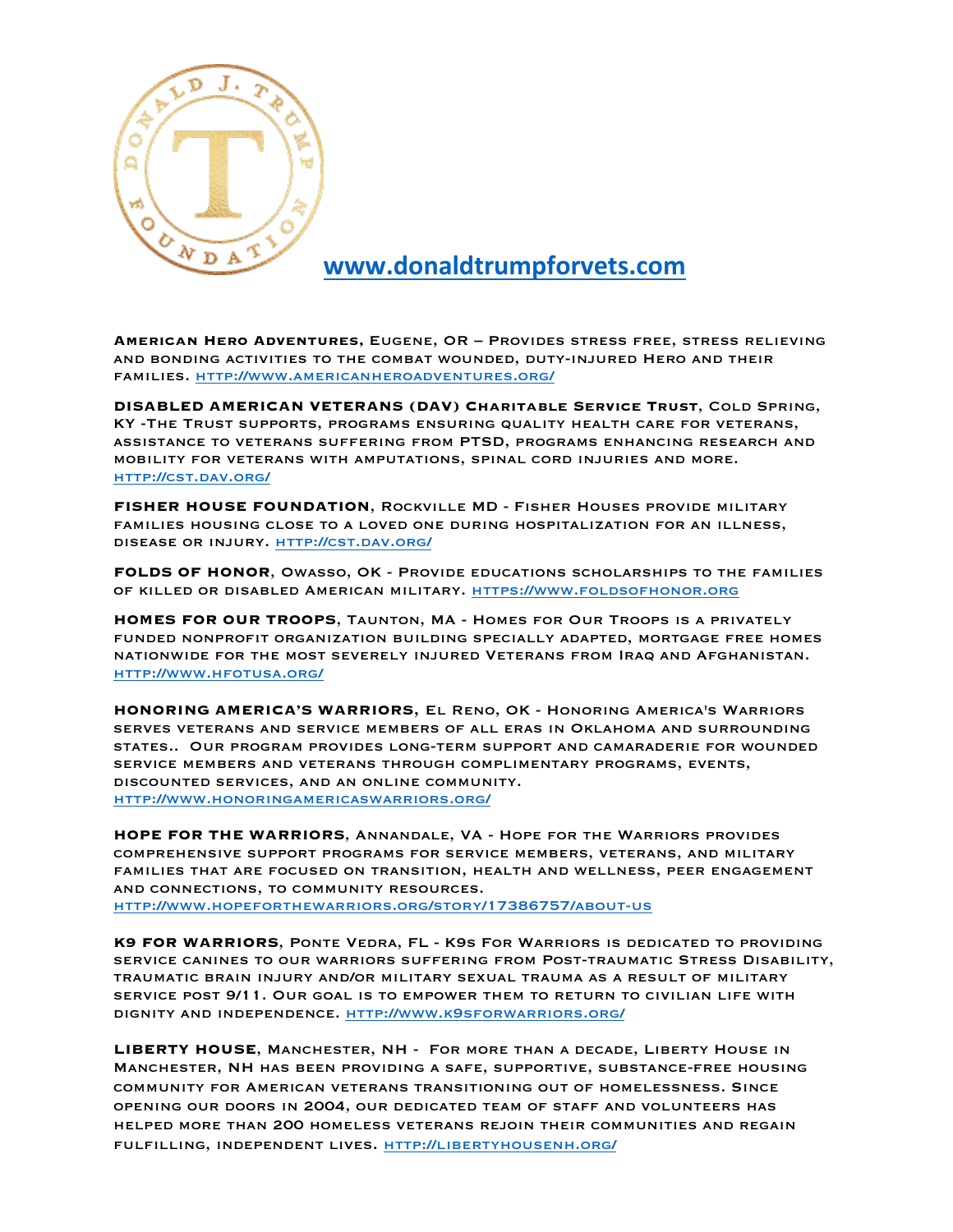**MULBERRY STREET VETERANS SHELTER**, Des Moines, IA - The Veterans Outreach Project works to end homelessness among Veterans by enhancing communication between the Veterans and service providers. http://www.centraliowashelter.org/about\_the\_veteran\_outreach\_project

**NAVY SEAL FOUNDATION**, Virginia Beach, VA - The Navy SEAL Foundation provides immediate and ongoing support and assistance to the Naval Special Warfare Community and its families. http://www.navysealfoundation.org/

**OPERATION HOMEFRONT**, Quincy, MA - Operation Homefront wishes to be the provider of choice for short term and critical assistance, long term stability and recurring support programs to military families. http://www.operationhomefront.net/

**PARTNERS FOR PATRIOTS**, Liberty, TN - Partners for Patriots is a 501©(3) nonprofit corporation founded to obtain, train and provide service dogs to disabled veterans. http://www.partnersforpatriots.org/

**PROJECTS FOR PATRIOTS**, Sioux City, IA - Projects for Patriots found a beginning through a need identified by the Home Builders Association of Siouxland. This caring group has banded together to improve living conditions through a variety of projects related to the needs of injured veterans and their families. http://projectsforpatriots.com/

**PUPPY JAKE**, Des Moines, IA - Puppy Jake Foundation is a nonprofit organization dedicated to helping military veterans through the assistance of well bread, socialized and professionally trained service dogs. http://www.puppyjakefoundation.org/

**RACING FOR HEROES**, Mill Hall, PA - Racing for Heroes aims to fill the gap left by inadequate government resources to support our disabled veterans through, ADVOCACY, ENGAGEMENT and RACING. http://racingforheroes.org/

**SUPPORT SIOUXLAND SOLDIERS,** Sioux City, IA - The mission of Support Siouxland Soldiers is to honor and support all Veterans, Military families and active service members. We do this by providing free groceries, social and resource events, hot meals, care-packages, emergency financial assistance and gifts for the holidays. https://www.facebook.com/SupportSiouxlandSoldiers

**TASK FORCE DAGGER FOUNDATION**, McKinney, TX - The Foundation assists US Special Operations Command (SOCOM) service members and their families when a valid need is identified. Needs are verified two ways: one, through the unit command; two, through the US SOCOM Care Coalition. The Task Force Dagger Foundation responds to needs that are verified as quickly as possible. http://www.taskforcedagger.org/

**THE GREEN BERET FOUNDATION**, San Antonio, TX - The Green Beret Foundation provides direct and continuous support to Green Beret Communities and its Families. http://www.greenberetfoundation.org/what-we-do/

**VETERANS AIRLIFT COMMAND**, St. Louis Park, MN - The VAC provides free air transportation to post 9/11 combat wounded and their families for medical and other compassionate purposes through a national network of volunteer aircraft owners and pilots. http://www.veteransairlift.org/

**WARRIORS FOR FREEDOM**, Stillwater, OK - Provides support to our nation's heroes and their families in the areas of recreational and social activities, scholarships, veteran suicide and mental health awareness, specifically PTSD, Traumatic Brain Injuries, Military Sexual Trauma and Combat Stress Reaction. We network with other organizations to connect these heroes with resources. https://www.warriorsforfreedom.org/